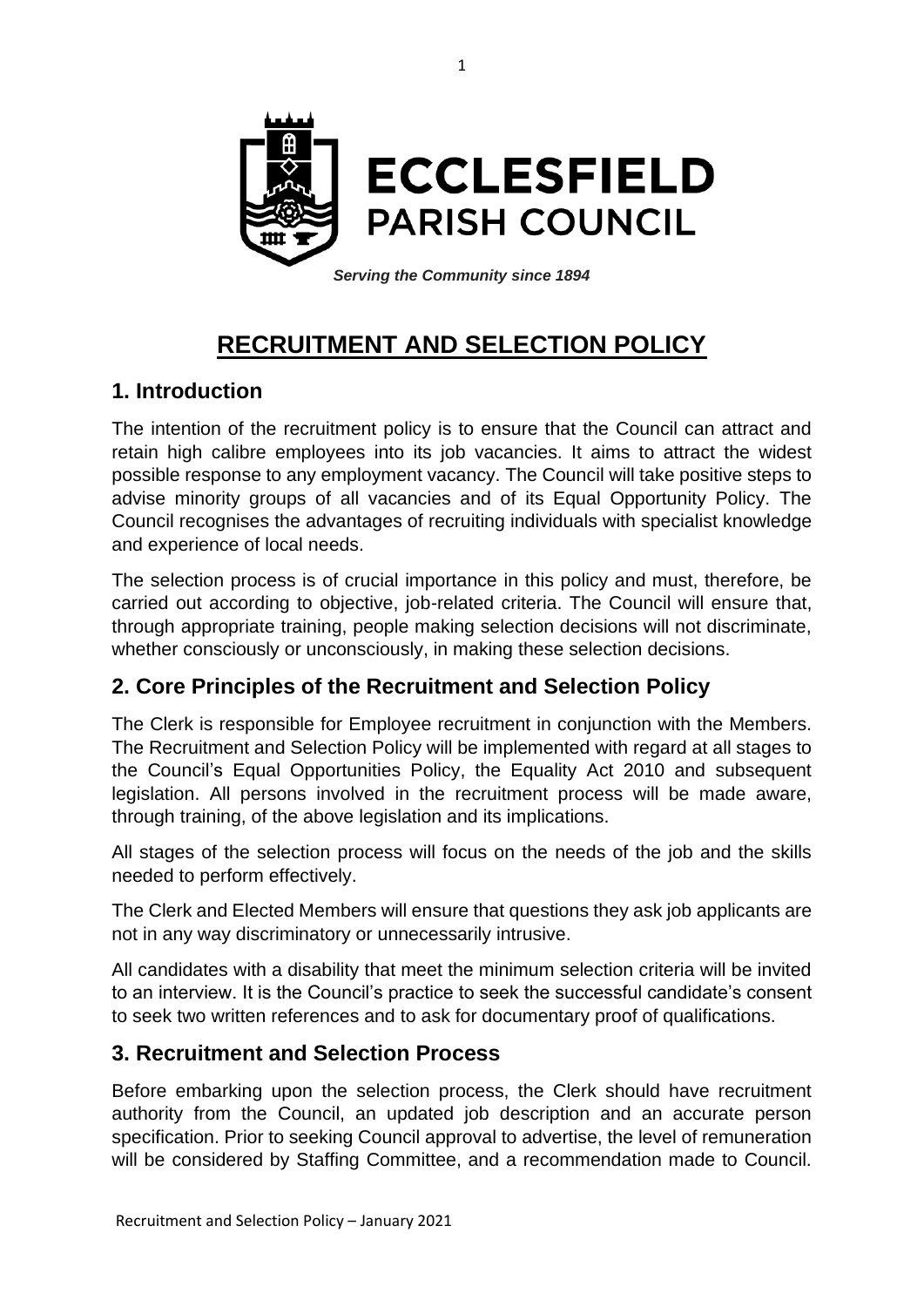Advertisements will be placed appropriately to allow maximum exposure to all sectors of the community.

Candidates invited to interview where possible will be given at least one week's notice. All letters sent to unsuccessful candidates will be issued as soon as practicably possible after the decision has been made. Reserve candidates may be kept 'on hold' for a period of time and should be notified of the delay in finalising the outcome of their application.

## **Job Description**

• Each job will have an up to date job description that accurately reflects the job requirements.

• Job descriptions should be written clearly and concisely in the agreed Council format.

• Job descriptions should be reviewed and discussed prior to the commencement of the recruitment action.

• Where appropriate the equal rights dimension of service provision should be included.

#### **Person Specification**

• A person specification will be prepared for every job description reflecting the skills and qualities required to undertake the job.

• Personnel specifications should be reviewed prior to the recruitment action. A standard format together with guidance on usage will be issued separately.

• Criteria contained in the specification should be strictly relevant to the requirements of the job. The criteria should not be unnecessarily restrictive so as to exclude particularly disadvantaged groups, since this may be viewed as indirect discrimination and therefore unlawful.

• All stated requirements must be clearly justifiable in terms of the principal function of the job vacancy, literacy, numeracy, qualifications, age and educational level achieved.

• If the job is to work directly with members of ethnic minorities in promoting their welfare or providing personal services, it may be considered a genuine occupational qualification for a post.

# **4. Attracting a Field of Applicants**

• Publicity material must reflect the Council's Equal Opportunity Policy.

• Advertisements should be approved by the Staffing Committee prior to being circulated in the public domain.

• Advertisements must be clear and unambiguous so that applicants will be able to determine their own suitability. An application form will be available for each relevant post.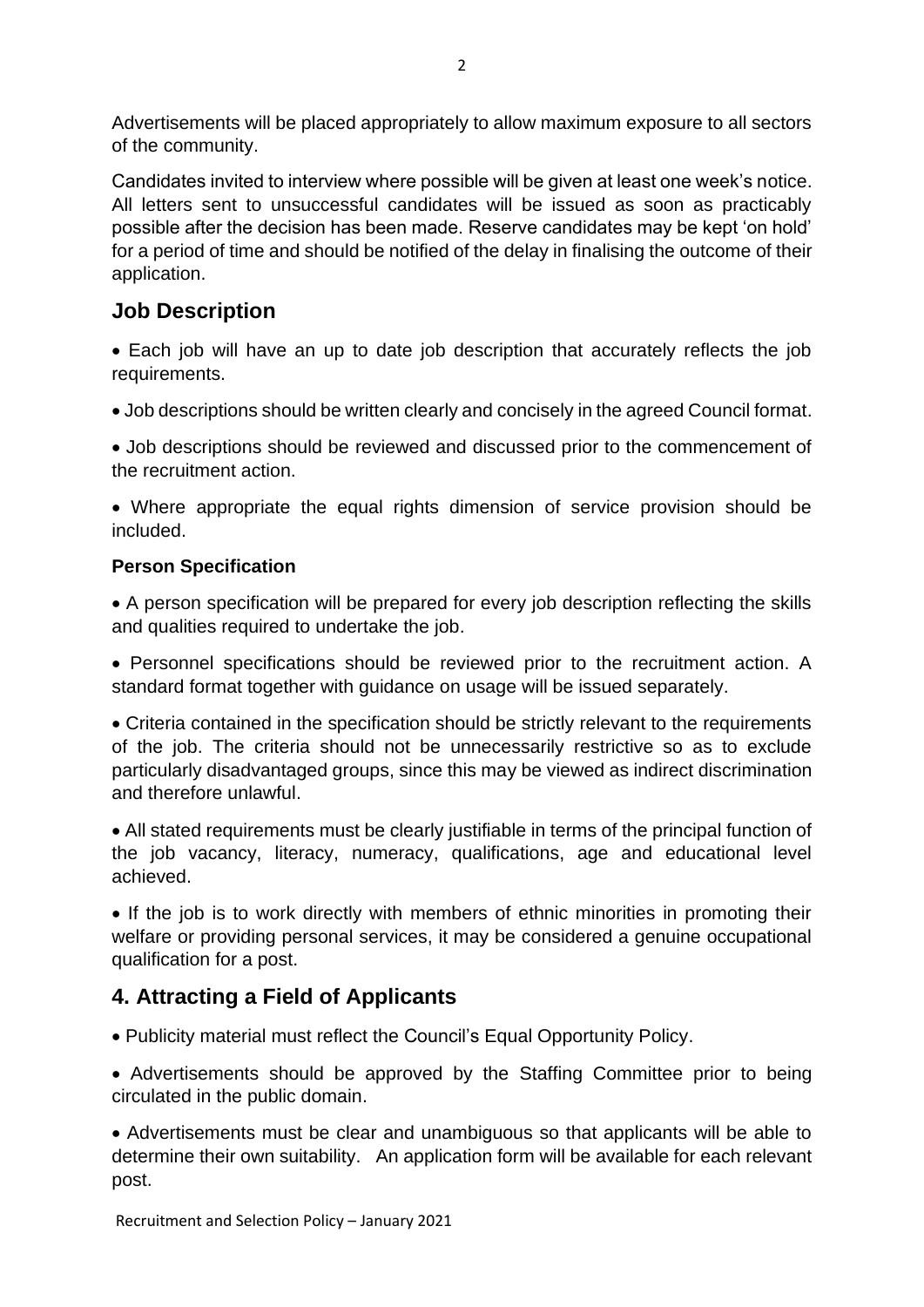• Only Council application forms should be used for recruitment purposes which should include a section on equality monitoring.

• Assistance should be offered to candidates to complete any sections of the form if required.

• Information on application forms must be transferred to the recruitment monitoring forms.

## **5. Short listing**

• Short listing must only be based on the information contained in the application form and any covering letter using the job person specification and the job description elements as the criteria.

• The criteria for short listing must be consistently applied to all applicants.

• The application form should not be used as a test of literacy unless a high standard of literacy is required as a genuine requirement of the job.

• If academic qualifications are one of the criteria for initial selection, they should not be unnecessarily high for the particular job. Assumptions must not be made about the standard of overseas qualifications.

• There should be no unnecessary or unreasonable restrictions on the numbers to be shortlisted.

• Any disabled applicant that meets the minimum requirements for the job should be shortlisted.

• Reasons for not meeting the shortlist must be recorded for incorporation within the monitoring process.

• Original copies of educational/academic/qualification certificates or documents should be brought to interview.

#### **6. Selection Interview**

• All people responsible for short listing and interviewing should receive training in the appropriate techniques, and such training should include the equal opportunities dimension. No selection interview shall take place without someone that has received such training and is aware of the relevant legislation, in attendance.

• At least three people should sit on an interview panel (two Councillors and the Clerk).

• Interviewers must keep adequate notes of the interview in order to be able to make a fair comparison between candidates. This will be recorded on an interview report form.

• In determining whether or not a candidate is to be progressed to the next stage, interviewers may only consider factors relevant to the job requirements. If for any reason a candidate does not possess a certain requirement for a job, but is nevertheless short listed for interview, the candidate should not be subsequently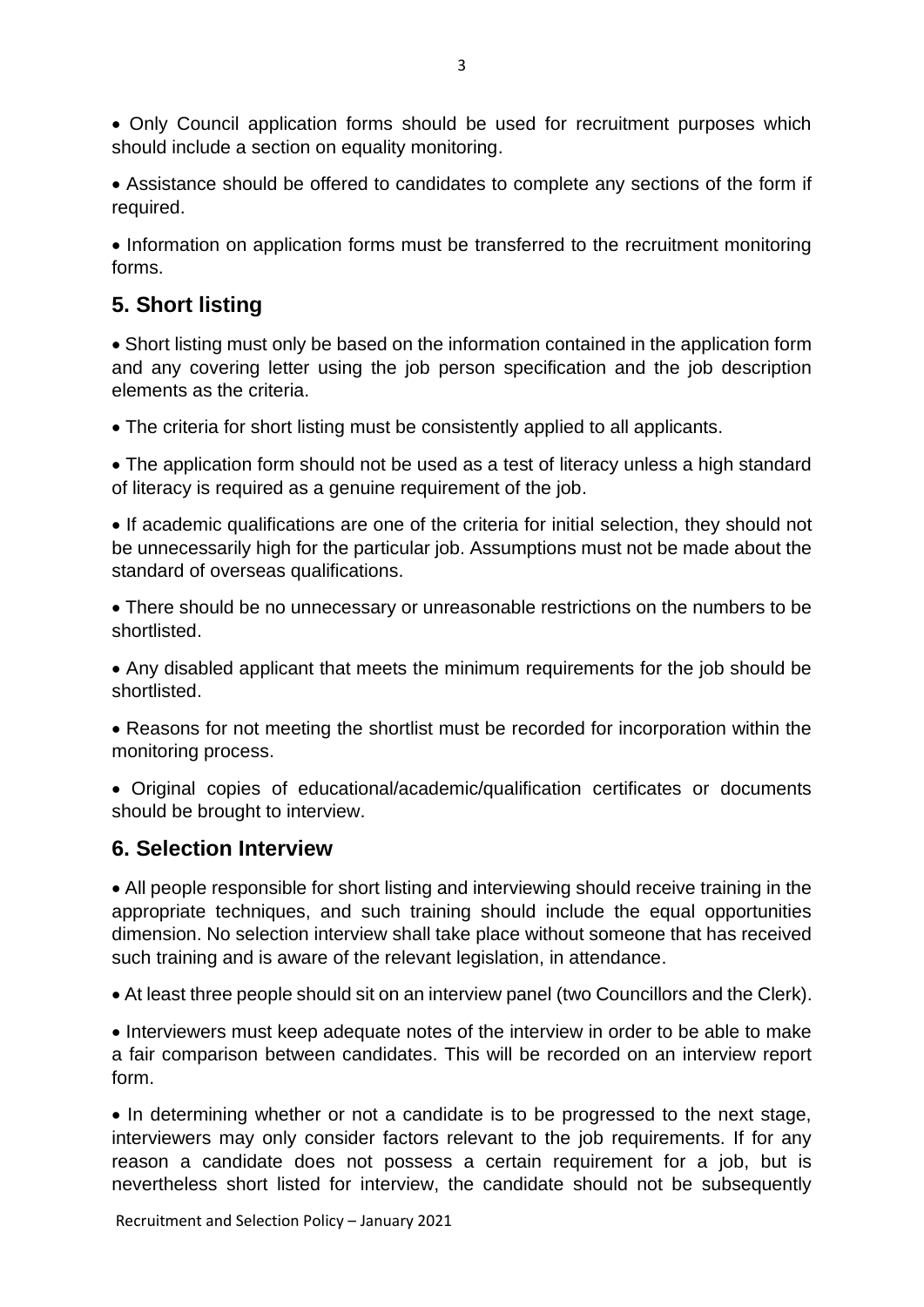declined solely on the grounds of not possessing that requirement. Reasons for unsuccessful candidates should be recorded for incorporation into the recruitment monitoring process.

• All application forms and interview notes should be kept for six months after the end of recruitment action. Monitoring forms should be kept indefinitely.

• The interview should be a vehicle to promote the Equal Opportunity Policy and to test candidates' views on it. Views expressed should form part of the criteria for selection/non-selection.

• If any member of an interview panel feels that discrimination has occurred in the selection process, the matter must be reported immediately to the Chairman of the Panel/Council. No selection decision should be made until the issue is resolved.

• Selection decisions must not be influenced either by the traditional racial or sexual profile of the previous post-holder.

• Informal interviews must not take place unless they are clearly part of the approved or agreed selection process for all shortlisted candidates.

## **7. Letters of Appointment**

• Appointment letters should contain the following statement: 'As an Employee of the Council you will be required actively to pursue the Council's policies on Equal Opportunities and Race Relations and to undergo any training associated with this'.

• The appointment letter should also be accompanied by a copy, which the applicant is required to sign and return to indicate acceptance of the job offered, and which is retained in the personal record. This should include the following: 'I have read and understood the Council's Equal Opportunity Policy, and acknowledge that the offer of employment is made subject to my agreement actively to pursue that policy during the course of my employment and to undergo any training associated with this'.

• If letters to unsuccessful candidate's state reasons for non-selection, then these must be valid. Unsuccessful candidate letters should also indicate to candidates the name and telephone number of the person to contact if further information or feedback is required.

• Reasons for non-selection should be given to candidates if requested. The reasons will be those stated on the recruitment monitoring form.

• All appointments will be subject to receiving two satisfactory references, one of which must be from the most recent Employer or educational institution. If satisfactory references are not received, the Council may terminate the employment relationship.

## **8. Records**

All records of job applicants and interview notes should be kept for a minimum of 12 months. These must be held in accordance with the Data Protection Act 1998 and GDPR 2018, which requires records to be accurate and stored confidentially.